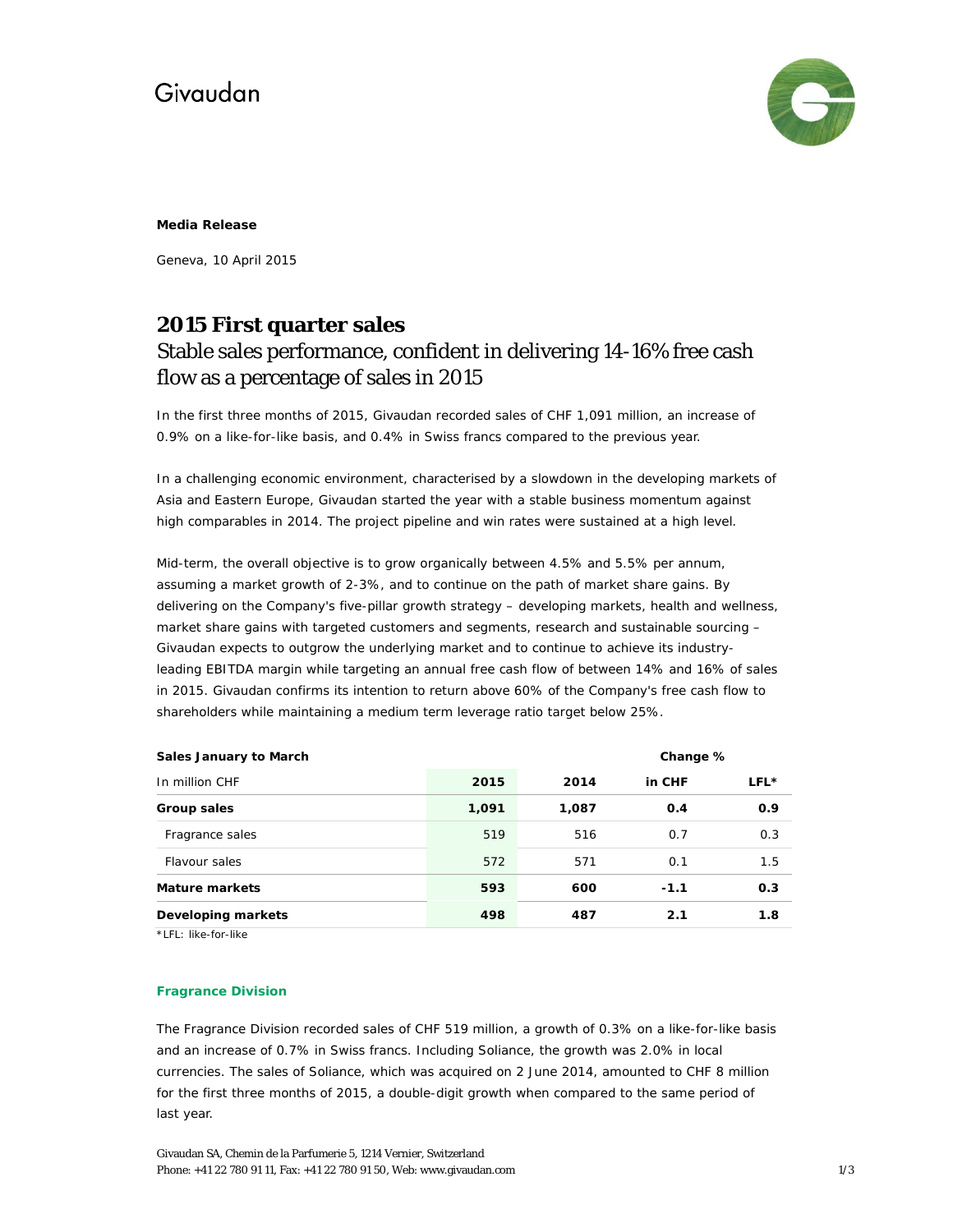# Givaudan



Geneva, 10 April 2015

Total sales of Fragrance compounds (Fine Fragrances and Consumer Products combined) increased by 0.5% on a like-for-like basis. In Swiss francs, sales of compounds decreased by 0.7 % to CHF 450 million in 2015 from CHF 453 million in 2014.

**Fine Fragrance sales declined by 1.8%** on a like-for-like basis against double-digit comparables of prior year.

Sales in Latin America were affected by high comparables and a slow market demand. Strong growth and positive momentum continued in Europe and in the developing markets of Asia Pacific, Middle East and Africa; regions which generated a significant amount of new win revenues.

**Consumer Product sales increased by 1.1%** on a like-for-like basis with solid growth in developing countries more than offsetting lower sales in mature markets.

Sales in Asia increased strongly across all customer groups and all sub-regions. The local and regional customers posted a double-digit sales growth in the region. Sales in Latin America delivered solid growth against double-digit comparables supported by all customer groups and led by a double-digit increase with local and regional customers. In Europe, Africa and the Middle East, sales growth was spread across all customers, driven in particular by good performance with local and regional customers. The Africa and Middle East business delivered double-digit growth. Sales in North America were down compared to prior year, mainly driven by international customers.

On a product segment basis, the sales growth was sustained by the strong increase in fabric care. In developing markets sales growth was driven by home care and personal care.

**Sales of Fragrance Ingredients declined by 0.6%** on a like-for-like basis compared to a solid prior year first quarter.

Givaudan continues to transfer the manufacturing of ingredients to countries where it can sustain its competitiveness and increase the local capacities to fulfil the growing demand for certain specialities.

### **Flavour Division**

The Flavour Division reported sales of CHF 572 million, a growth of 1.5% on a like-for-like basis and a slight increase of 0.1% in Swiss francs.